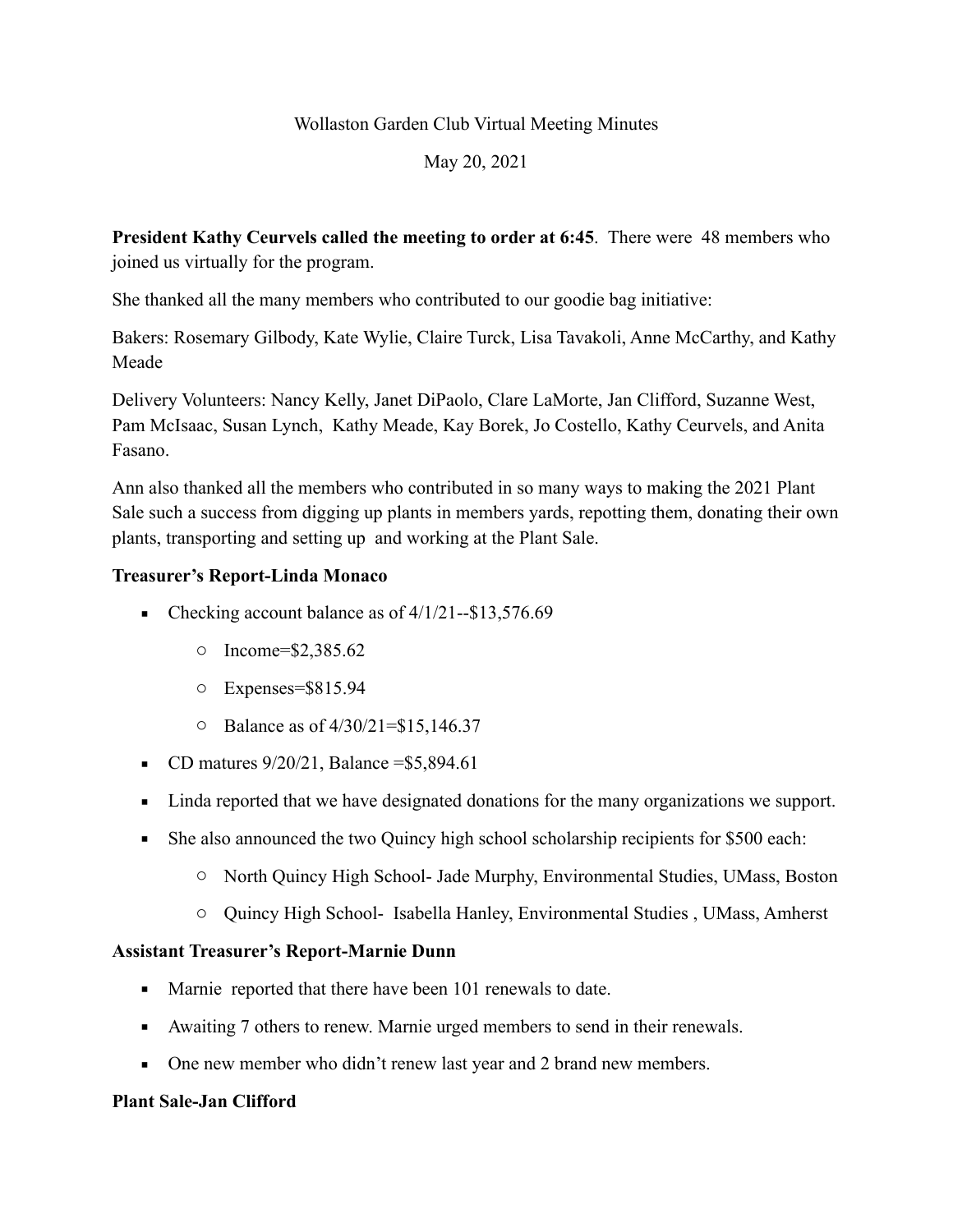- Jan Clifford reported that people were happy to be outside and enjoyed our Sale.
- $\bullet$  WGC had 1,200 plants + 300 annuals and donated decorated drawers and a chair.
- **•** We took in \$6,808.50, had \$1,640.44 in expenses and netted \$5,168.06 which didn't include \$76 from today. We set a new record for net proceeds.
- We donated plants to five schools and the Wollaston Post Office.
- Plants are still available in Jan's driveway.
- Emily will write up an article for the Quincy Sun which Linda will edit.

#### **Committee Reports**

#### **Program Committee**

- Janet DiPaolo will be sending an email invitation to members of the Program Committee and the Board to meet in early June to begin planning for the 2021/22 season.
- In the meantime, she encourages club members who have any programming ideas or suggestions to send them to dipaolo7@gmail. com.

## **Garden Therapy**

- Clare Le Morte reported that she and Jackie Ryan met with the new Director of the Atrium at Faxon Woods, Kristina Bean, on Wednesday.
- They need 3-5 volunteers to help plant herbs, tomatoes and some annuals in the back garden.
- The Atrium will manage the plantings afterwards.
- This will be taking place after June 9<sup>th</sup> and volunteers need to wear masks and be fully vaccinated.

## **Garlic Mustard Pulling Event**

▪ After reading a *Boston Globe* article Judy Hurstak and Emily Lebo would like to form a group to pull garlic mustard, the invasive plant which is actively growing right now. One possible area is near the Neighborhood Club or Squantum. They would cap off the event with a picnic. Contact them if you are interested in participating.